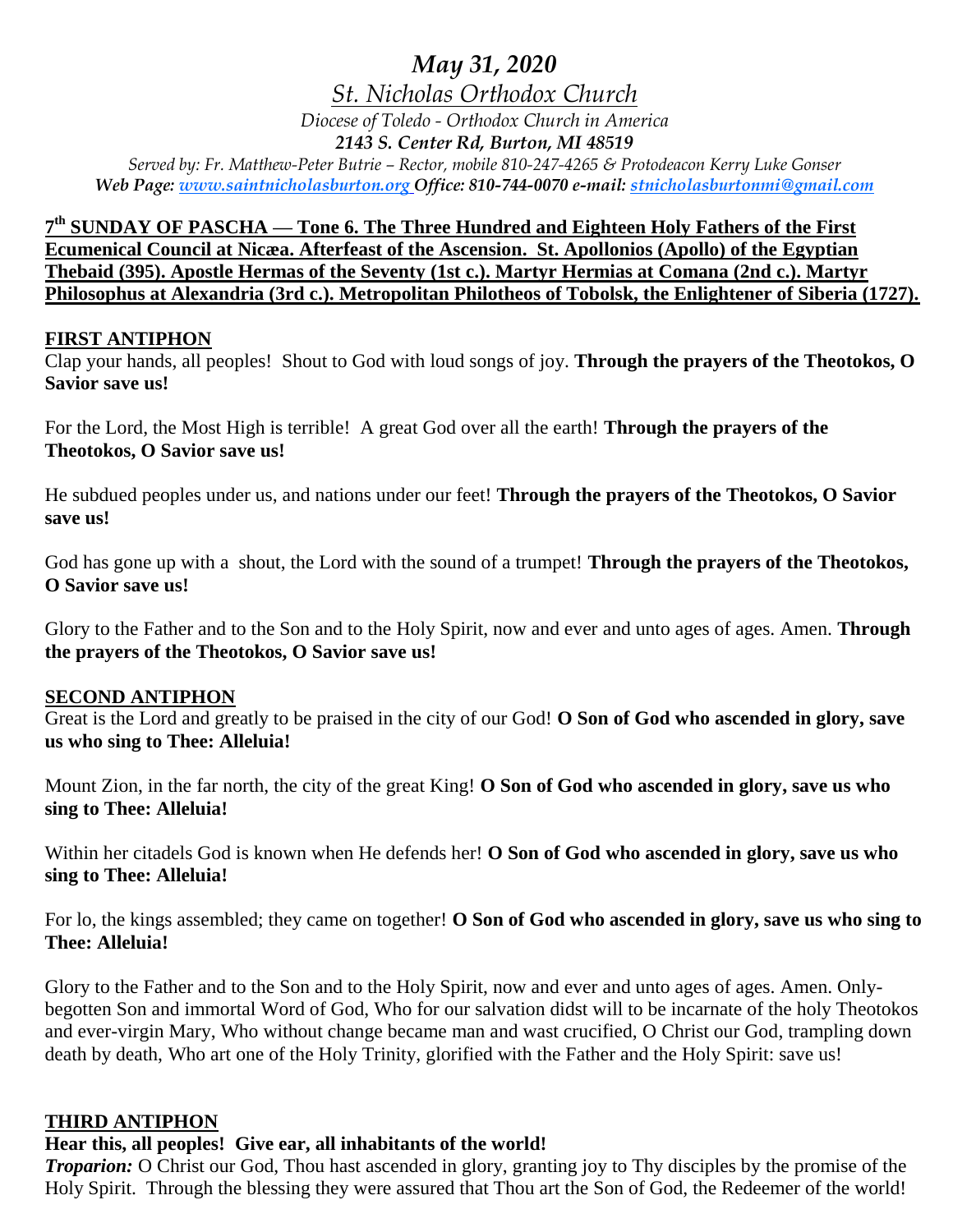# **The earth-born and the sons of men, rich and poor together!**

*Troparion:* O Christ our God…

## **My mouth shall speak wisdom; the meditation of my heart shall be understanding.**

*Troparion:* O Christ our God…

## **I will incline my ear to a proverb; I will solve my riddle in psalmody.**

*Troparion:* O Christ our God…

## **TROPARIA**

**(Tone 6)** The angelic powers were at Thy tomb the guards became as dead men. Mary stood by Thy grave, seeking Thy most pure Body. Thou didst capture hell, not being tempted by it. Thou didst come to the Virgin, granting life. O Lord who didst rise from the dead: glory to Thee!

**(Tone 4)** O Christ our God, Thou hast ascended in glory, granting joy to Thy disciples by the promise of the Holy Spirit. Through the blessing they were assured that Thou art the Son of God, the Redeemer of the world! **(Tone 8)** Most glorious art Thou, O Christ our God! Thou hast established the Holy Fathers as light on the earth! Through them Thou hast guided us to the true faith! O greatly Compassionate One, glory to Thee! **(Tone 4)** In truth you were revealed to your flock as a rule of faith, a model of meekness, and teacher of abstinence, so you won the heights by humility, and riches by poverty, O Holy Father Nicholas, intercede with Christ God to save our souls.

## **KONTAKION**

**(Tone 6)** When Thou didst fulfill the Dispensation for our sake, and unite earth to heaven, Thou didst ascend in glory, O Christ our God, not being parted from those who love Thee, but remaining with them and crying: I am with you and no one will be against you!

## *The Prokeimenon in the Fourth Tone:* **Blessed art Thou, O Lord God of our Fathers / and praised and glorified is Thy name forever!**

*v.* **For Thou art just in all that Thou hast done for us!**

**THE READING FROM THE ACTS OF THE HOLY APOSTLES (20:16-18, 28-36 )** *In those days:* Paul had decided to sail past Ephesus, so that he might not have to spend time in Asia; for he was hastening to be at Jerusalem, if possible, on the day of Pentecost. And from Miletus he sent to Ephesus and called to him the elders of the church. And when they came to him, he said to them: "You yourselves know how I lived among you all the time from the first day that I set foot in Asia. Take heed to yourselves and to all the flock, in which the Holy Spirit has made you overseers, to care for the church of God which he obtained with the blood of his own Son. I know that after my departure fierce wolves will come in among you, not sparing the flock; and from among your own selves will arise men speaking perverse things, to draw away the disciples after them. Therefore be alert, remembering that for three years I did not cease night or day to admonish every one with tears. And now I commend you to God and to the word of his grace, which is able to build you up and to give you the inheritance among all those who are sanctified. I coveted no one's silver or gold or apparel. You yourselves know that these hands ministered to my necessities, and to those who were with me. In all things I have shown you that by so toiling one must help the weak, remembering the words of the Lord Jesus, how he said, 'It is more blessed to give than to receive.'" And when he had spoken thus, he knelt down and prayed with them all. *Alleluia, Tone 1*

*v.* **The Lord, the God of gods, speaks and summons the earth from the rising of the sun to its setting.** *v.* **Gather to Me, My venerable ones, who made a covenant with Me by sacrifice.**

## **THE HOLY GOSPEL ACCORDING TO JOHN (17:1-13)**

When Jesus had spoken these words, he lifted up his eyes to heaven and said, "Father, the hour has come; glorify thy Son that the Son may glorify thee, since thou hast given him power over all flesh, to give eternal life to all whom thou hast given him. And this is eternal life, that they know thee the only true God, and Jesus Christ whom thou hast sent. I glorified thee on earth, having accomplished the work which thou gavest me to do; and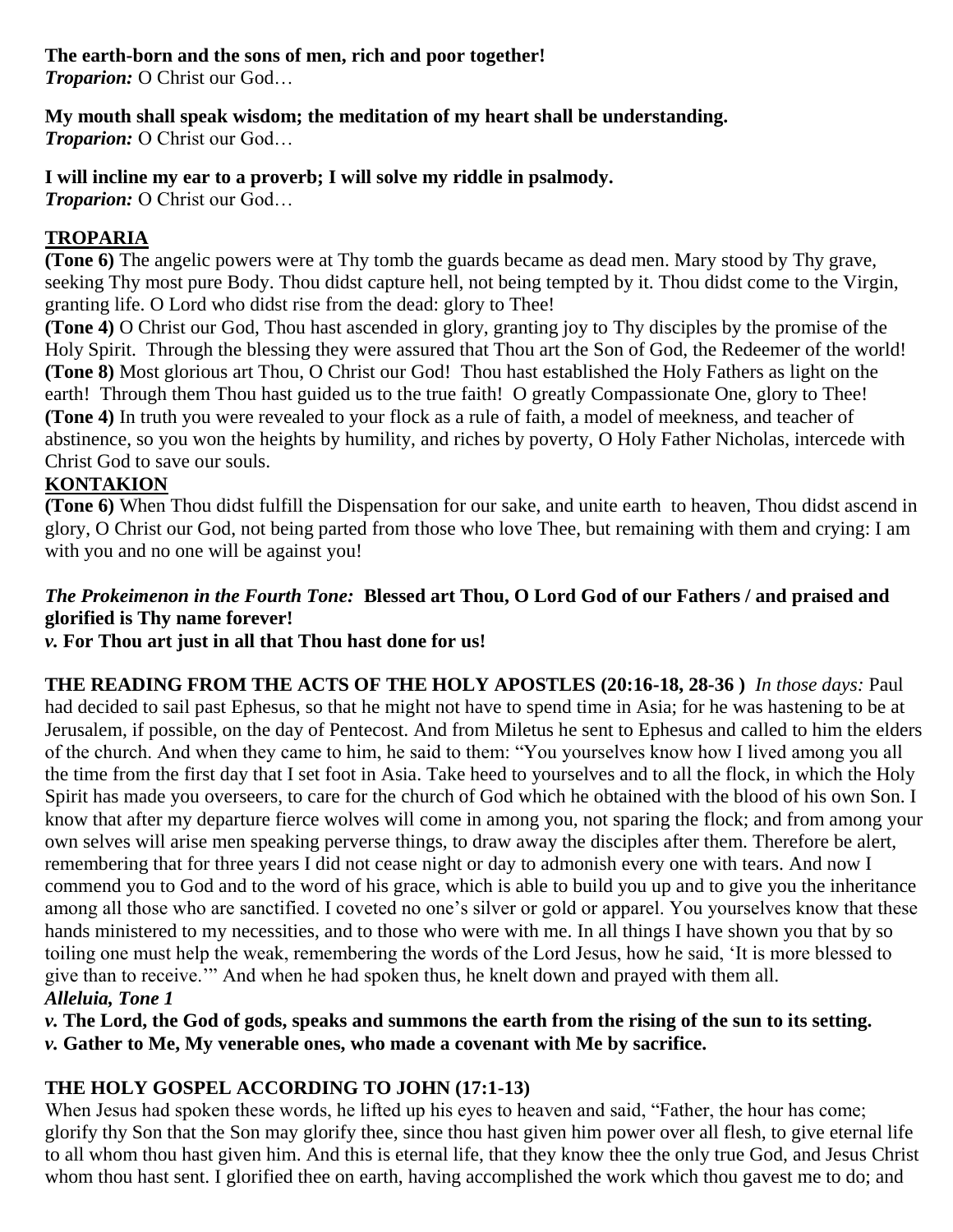now, Father, glorify thou me in thy own presence with the glory which I had with thee before the world was made. "I have manifested thy name to the men whom thou gavest me out of the world; thine they were, and thou gavest them to me, and they have kept thy word. Now they know that everything that thou hast given me is from thee; for I have given them the words which thou gavest me, and they have received them and know in truth that I came from thee; and they have believed that thou didst send me. I am praying for them; I am not praying for the world but for those whom thou hast given me, for they are thine; all mine are thine, and thine are mine, and I am glorified in them. And now I am no more in the world, but they are in the world, and I am coming to thee. Holy Father, keep them in thy name, which thou hast given me, that they may be one, even as we are one. While I was with them, I kept them in thy name, which thou hast given me; I have guarded them, and none of them is lost but the son of perdition, that the scripture might be fulfilled. But now I am coming to thee; and these things I speak in the world, that they may have my joy fulfilled in themselves.

#### **WE SING "IT IS TRULY MEET TO BLESS YOU…"**

#### **COMMUNION HYMN**

Praise the Lord from the heavens! Praise Him in the highest! Alleluia, Alleluia, Alleluia.

#### **IN PLACE OF "WE HAVE SEEN THE TRUE LIGHT…"**

O Christ our God, Thou hast ascended in glory, granting joy to Thy disciples by the promise of the Holy Spirit. Through the blessing they were assured that Thou art the Son of God, the Redeemer of the world!

#### **The holy Gospel according to John 21:1-14 (10th Matins Gospel)**

After these things Jesus showed Himself again to the disciples at the Sea of Tiberias, and in this way He showed Himself: Simon Peter, Thomas called the Twin, Nathanael of Cana in Galilee, the sons of Zebedee, and two others of His disciples were together. Simon Peter said to them, "I am going fishing." They said to him, "We are going with you also." They went out and immediately got into the boat, and that night they caught nothing. But when the morning had now come, Jesus stood on the shore; yet the disciples did not know that it was Jesus. Then Jesus said to them, "Children, have you any food?" They answered Him, "No." And He said to them, "Cast the net on the right side of the boat, and you will find some." So they cast, and now they were not able to draw it in because of the multitude of fish. Therefore that disciple whom Jesus loved said to Peter, "It is the Lord!" Now when Simon Peter heard that it was the Lord, he put on his outer garment (for he had removed it), and plunged into the sea. But the other disciples came in the little boat (for they were not far from land, but about two hundred cubits), dragging the net with fish. Then, as soon as they had come to land, they saw a fire of coals there, and fish laid on it, and bread. Jesus said to them, "Bring some of the fish which you have just caught." Simon Peter went up and dragged the net to land, full of large fish, one hundred and fifty-three; and although there were so many, the net was not broken. Jesus said to them, "Come and eat breakfast." Yet none of the disciples dared ask Him, "Who are You?" – knowing that it was the Lord. Jesus then came and took the bread and gave it to them, and likewise the fish. This is now the third time Jesus showed Himself to His disciples after He was raised from the dead.

#### **The Fathers of the First Council**

On the seventh Sunday of Pascha, we commemorate the holy God-bearing Fathers of the First Ecumenical Council. The Commemoration of the First Ecumenical Council has been celebrated by the Church of Christ from ancient times. The Lord Jesus Christ left the Church a great promise, "I will build My Church, and the gates of hell shall not prevail against it" (Mt. 16:18). Although the Church of Christ on earth will pass through difficult struggles with the Enemy of salvation, it will emerge victorious. The holy martyrs bore witness to the truth of the Savior's words, enduring suffering and death for confessing Christ, but the persecutor's sword is shattered by the Cross of Christ.

Persecution of Christians ceased during the fourth century, but heresies arose within the Church itself. One of the most pernicious of these heresies was Arianism. Arius, a priest of Alexandria, was a man of immense pride and ambition. In denying the divine nature of Jesus Christ and His equality with God the Father, Arius falsely taught that the Savior is not consubstantial with the Father, but is only a created being.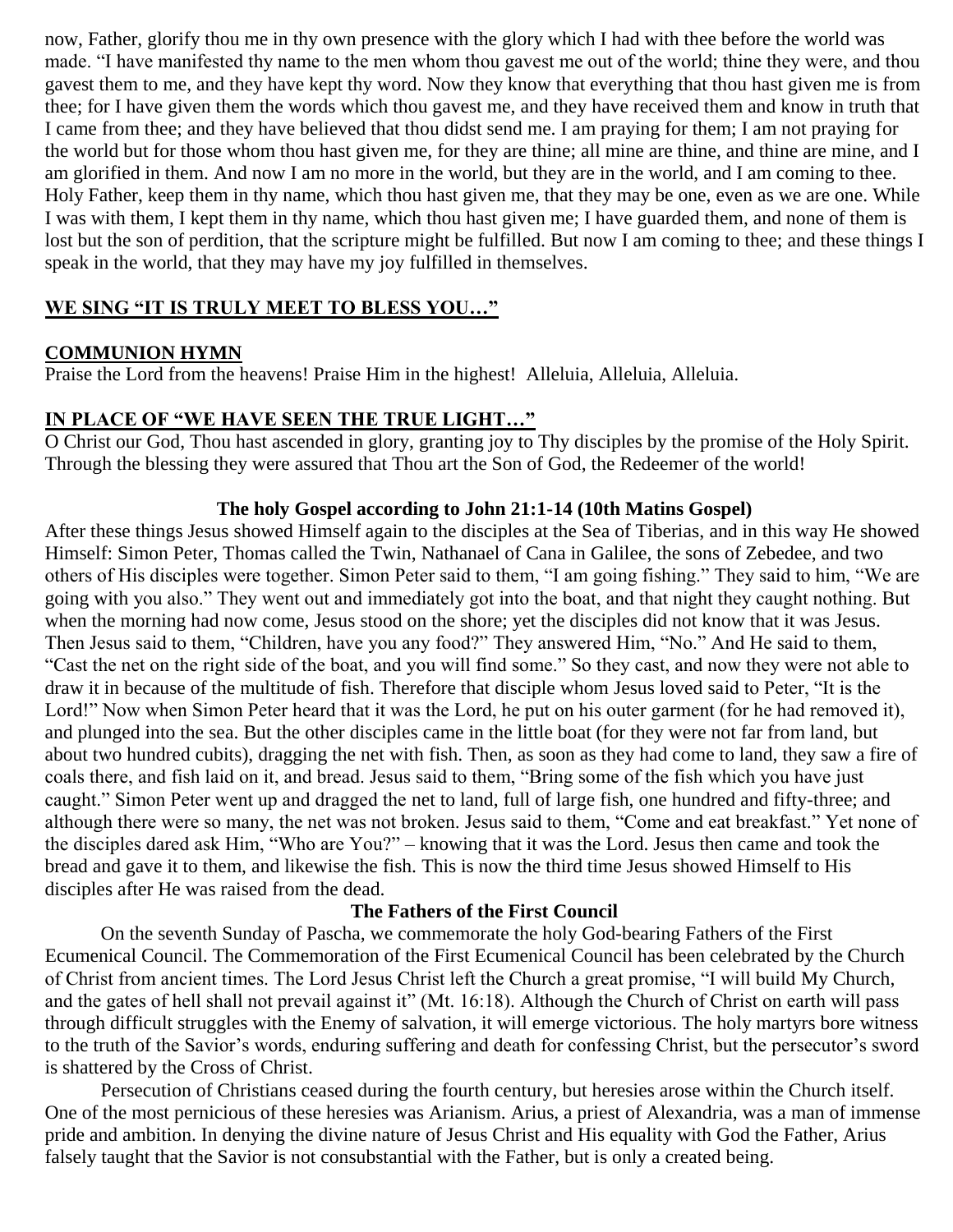A local Council, convened with Patriarch Alexander of Alexandria presiding, condemned the false teachings of Arius. However, Arius would not submit to the authority of the Church. He wrote to many bishops, denouncing the decrees of the local Council. He spread his false teaching throughout the East, receiving support from certain Eastern bishops.

Investigating these dissentions, the holy emperor Constantine (May 21) consulted Bishop Hosius of Cordova (Aug. 27), who assured him that the heresy of Arius was directed against the most fundamental dogma of Christ's Church, and so he decided to convene an Ecumenical Council. In the year 325, 318 bishops representing Christian Churches from various lands gathered together at Nicea.

Among the assembled bishops were many confessors who had suffered during the persecutions, and who bore the marks of torture upon their bodies. Also participating in the Council were several great luminaries of the Church: Saint Nicholas, Archbishop of Myra in Lycia (December 6 and May 9), Saint Spyridon, Bishop of Tremithos (December 12), and others venerated by the Church as holy Fathers.

With Patriarch Alexander of Alexandria came his deacon, Athanasius [who later became Patriarch of Alexandria (May 2 and January 18)]. He is called "the Great," for he was a zealous champion for the purity of Orthodoxy. In the Sixth Ode of the Canon for today's Feast, he is referred to as "the thirteenth Apostle."

The emperor Constantine presided over the sessions of the Council. In his speech, responding to the welcome by Bishop Eusebius of Caesarea, he said, "God has helped me cast down the impious might of the persecutors, but more distressful for me than any blood spilled in battle is for a soldier, is the internal strife in the Church of God, for it is more ruinous."

Arius, with seventeen bishops among his supporters, remained arrogant, but his teaching was repudiated and he was excommunicated from the Church. In his speech, the holy deacon Athanasius conclusively refuted the blasphemous opinions of Arius. The heresiarch Arius is depicted in iconography sitting on Satan's knees, or in the mouth of the Beast of the Deep (Rev. 13).

The Fathers of the Council declined to accept a Symbol of Faith (Creed) proposed by the Arians. Instead, they affirmed the Orthodox Symbol of Faith. Saint Constantine asked the Council to insert into the text of the Symbol of Faith the word "consubstantial," which he had heard in the speeches of the bishops. The Fathers of the Council unanimously accepted this suggestion.

In the Nicean Creed, the holy Fathers set forth and confirmed the Apostolic teachings about Christ's divine nature. The heresy of Arius was exposed and repudiated as an error of haughty reason. After resolving this chief dogmatic question, the Council also issued Twelve Canons on questions of churchly administration and discipline. Also decided was the date for the celebration of Holy Pascha. By decision of the Council, Holy Pascha should not be celebrated by Christians on the same day with the Jewish Passover, but on the first Sunday after the first full moon of the vernal equinox (which occured on March 22 in 325).

The First Ecumenical Council is also commemorated on May 29.

## May 31, 2020 ခရွို့လ ခရွို့လ ခရွို့လ ခရွို့လ ခရွို့လ ခရွို့လ ခရွို့လ ခရွို့လ ခရွို့လ ခရွို့လ ခရွို့လ ခရွို့လ ခရွို့လ ခရွို

#### **CANDLE INTENTIONS FOR THE HEALTH AND BLESSINGS OF**

Fr. Tom, Fr. Don, Fr. Paul, Fr. Anthony, Fr. Robert, Aaron, Milica, Calvin, Larry, Helen, Angelo, Joan, Peggy, Bob, Angelo, Christine, Dorothy, Anna, Irene, Allen, Deborah, Luba, Kosta, Stojan, Mira, Bosa, Christopher, Allison, Jeanette, Katheryn, Joseph, Ted, Marlene, Gladys, all the parishioners of St. Nicholas, my family & friends. Joe Tome Special Intention Joe Tome

#### **CANDLE INTENTIONS FOR BLESSED REPOSE**

Nikolaos Bakousidis (1 yr. June 6) Ritsa Bakousidis family & Jerry & Lena Bakousidis & family Evangelia Bakousidis **Ritsa Bakousidis family & Jerry & Lena Bakousidis & family** 

### **ETERNAL LIGHT AT THE ALTAR**

Nikolaos Bakousidis (1 yr. June 6) Ritsa Bakousidis family & Jerry & Lena Bakousidis & family Evangelia Bakousidis **Ritsa Bakousidis family & Jerry & Lena Bakousidis & family**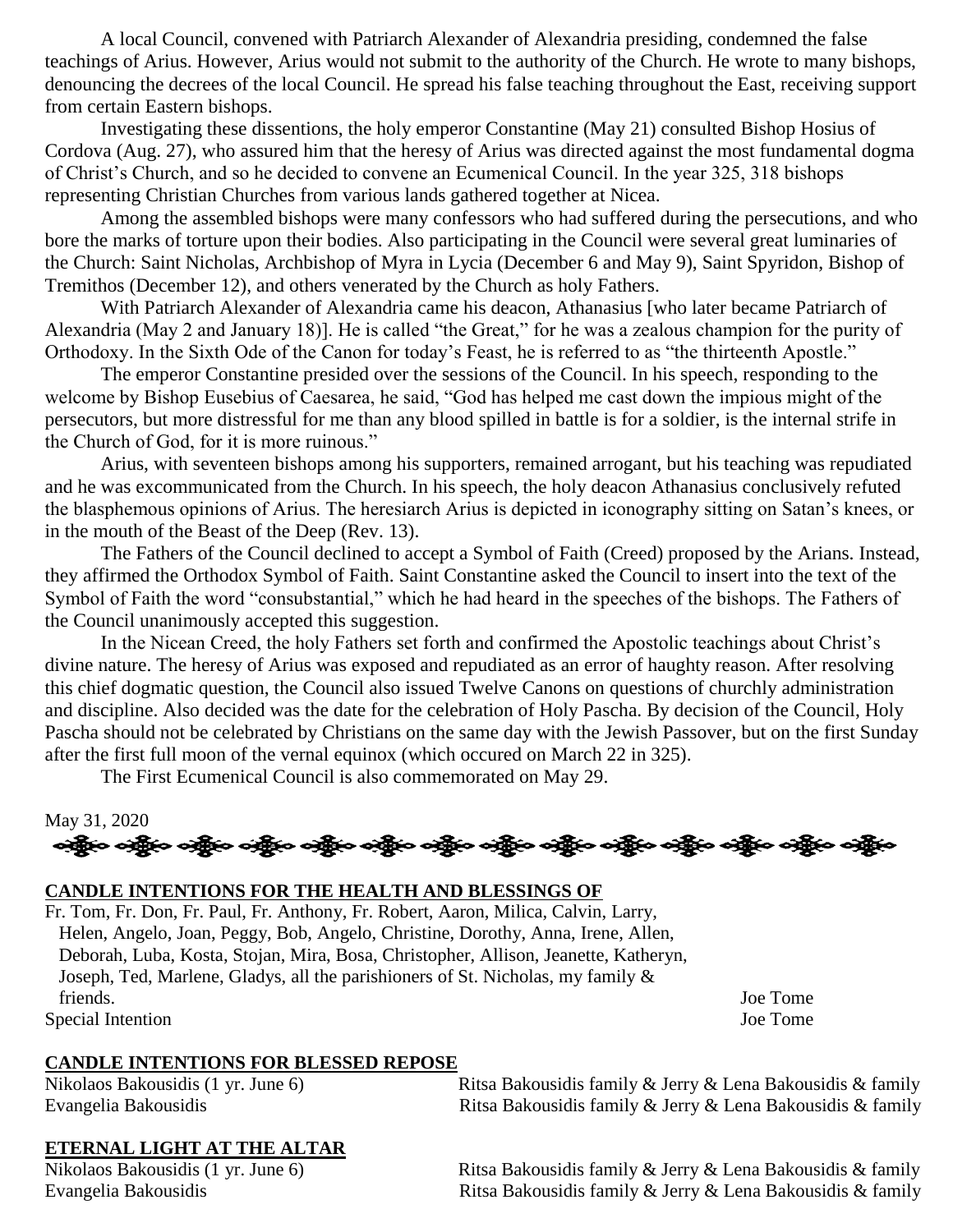

#### **CHRIST IS RISEN! INDEED HE IS RISEN! Welcome to everyone joining us via our YouTube channel:**  *[St Nicholas Orthodox Church Burton.](https://www.youtube.com/channel/UC59tV-Re443z-GCoETAUvfA)*

**CANDLE INTENTION REQUESTS** can be emailed to the office at [stnicholasburtonmi@gmail.com](mailto:stnicholasburtonmi@gmail.com) or called in.

# **KEEPING IN TOUCH WITH THOSE IN NURSING HOMES AND ASSISTED LIVING FACILITIES**

**To aid in your outreach, here is a listing of their addresses:**

| <b>Helen Ashmun</b>   | 4436 Beecher Rd.                                         | <b>Flint, MI 48532</b>       |
|-----------------------|----------------------------------------------------------|------------------------------|
| <b>Larry Bladecki</b> | 3254 E. Midland Rd.                                      | <b>Bay City, MI 48706</b>    |
| <b>Anna Branoff</b>   | Grand Blanc Fields 12628 Pagels Dr Grand Blanc, MI 48439 |                              |
| <b>Gladys Edwards</b> | 2 Harbor Dr.                                             | <b>St. Clair, MO 63077</b>   |
| <b>Paul Ellis</b>     | 2360 Stonebridge Dr.                                     | <b>Flint, MI 48532</b>       |
| Vasilka Karatza       | <b>Regency 1330 Grand Pointe Ct</b>                      | <b>Grand Blanc, MI 48439</b> |
| <b>Jo Sredich</b>     | Magnolia House 4134 N. State Rd.                         | Davison, MI 48423            |

#### **ROTATING SCHEDULE**

**The rotating schedule for attending Sunday Liturgy has begun. The groupings are based on alphabetical order from households that wish to return presently. You will receive a phone call and e-mail from the parish office notifying you the Sunday Liturgy you are scheduled to attend.** 

#### **WHEN YOUR HOUSEHOLD WISHES TO BE ADDED TO THE ROTATION, PLEASE CALL OR E-MAIL THE PARISH OFFICE: 810-744-0070 or [stnicholasburtonmi@gmail.com](mailto:stnicholasburtonmi@gmail.com)**

### **LITURGY ON WEDNESDAY AND VESPERS ON SATURDAY**

Those who wish to attend Liturgy on Wednesday or Vespers on Saturday should contact the parish office whether by e-mail or telephone call. If the maximum number of households permitted is reached for Wednesday Liturgy and Saturday Vespers by the time you notify the office of your desire to attend, your household will be put on the top of the list for the following week.

### **MAKE YOUR FAITHFUL GIVING EASY AND CONVENIENT WITH GIVELIFY**



You can donate to St. Nicholas with an app on your phone  $\&$  as always on our website by <https://saintnicholasburton.org/> Go to the website and on the home page click on the box **Give now with Givelify** which will walk you through the donation process; this is a secure site. **If you do not wish to donate online, you may write a check to St. Nicholas Orthodox Church and send it to the parish address: 2143 S Center Rd, Burton, MI 48519.**

**OFFICE OPEN** Monday, Wednesday & Friday 9am -3 pm.

**ALL OCA ONLINE CHURCH SCHOOL** check out the offerings here:<https://www.oca.org/all-oca-church-school>

**Weekly schedule:**

**Monday, June 1** Fr. Matthew with Archbishop Alexander

### **Wednesday, June 3**

**9 am Divine Liturgy – [streaming on our YouTube channel](https://www.youtube.com/watch?v=c3F9Fk992sc)**